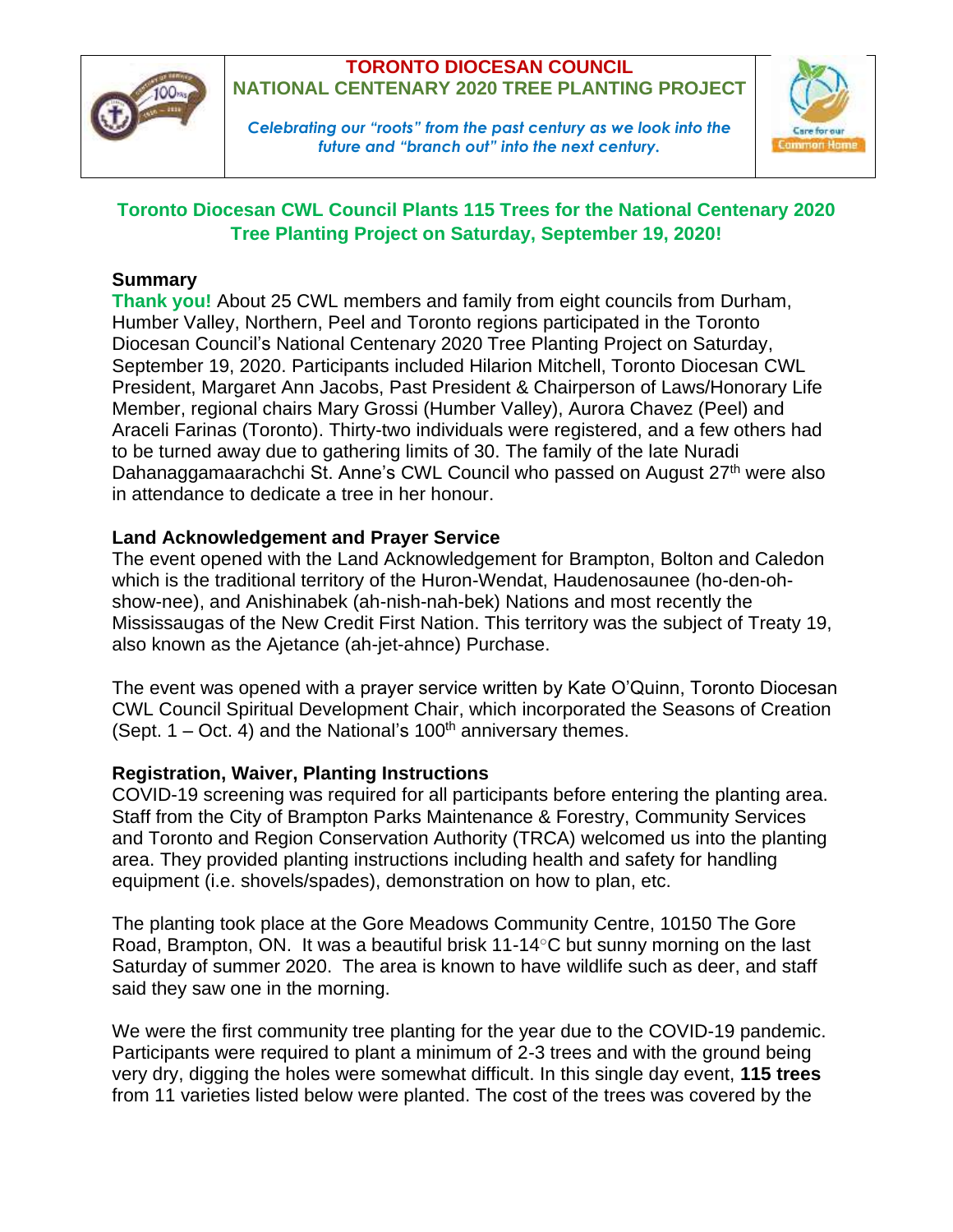City of Brampton. The newly planted trees were surrounded by a deer fence to protect them from wildlife.

- Cornus alternifolia (Alternate Leaf Dogwood)
- Viburnum detatum (Arrowood)
- Acer saccharinum (Silver Maple)
- Amelanchier laevis (Serviceberry)
- Aronia melanocarpa (Black Chokeberry)
- Diervilla lonicera (Bush Honeysuckle)
- Spiraea alba (Meadowsweet)
- Cornus racemose (Gray Dogwood)
- Quercus macrocarpa (Bur Oak)
- Viburnum lentago (Mammyberry)
- Rosa blanda (Meadow/Smooth Rose)

Planting Event Photos: Below

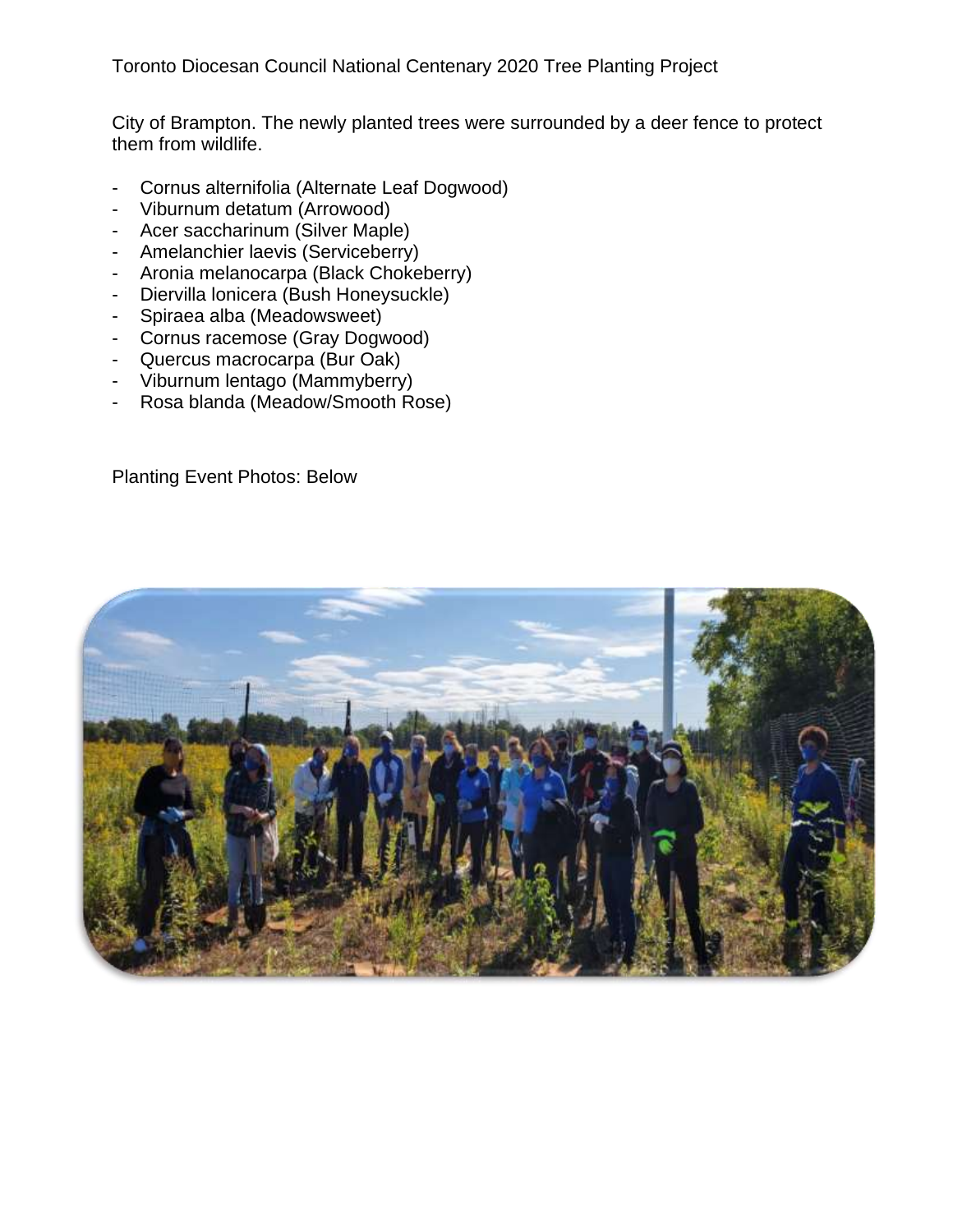# Toronto Diocesan Council National Centenary 2020 Tree Planting Project

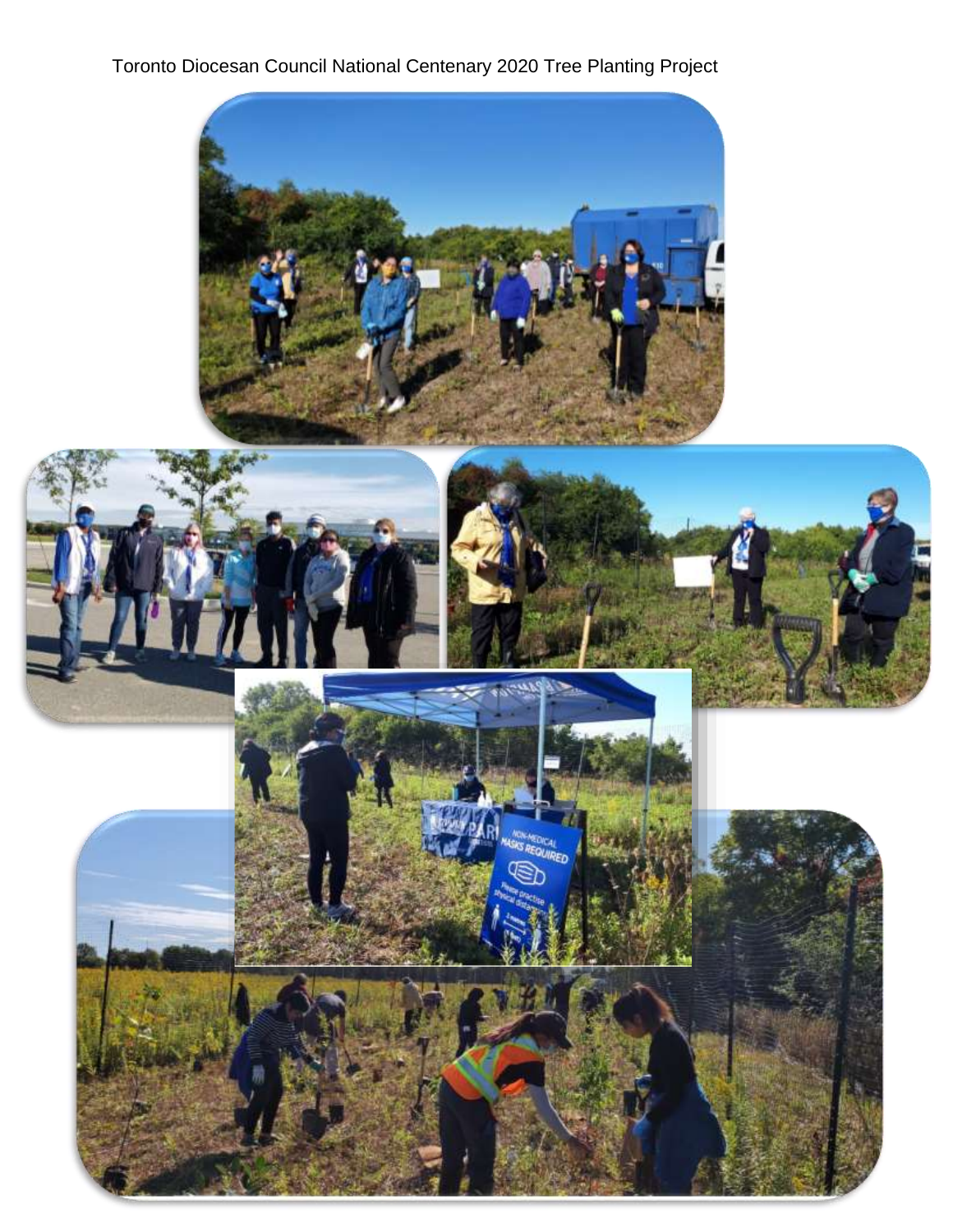

## **TORONTO DIOCESAN COUNCIL N A T I O N A L C E N T E NA RY 2 0 2 0 T R EE P L A N T I N G P R O J E CT**



*Celebrating our "roots" from the past century as we look into the future and "branch out" into the next century.*



**Saturday September 19, 2020 10:00 am – 11:00 am Gore Meadows Community Centre 10150 The Gore Road, Brampton, ON**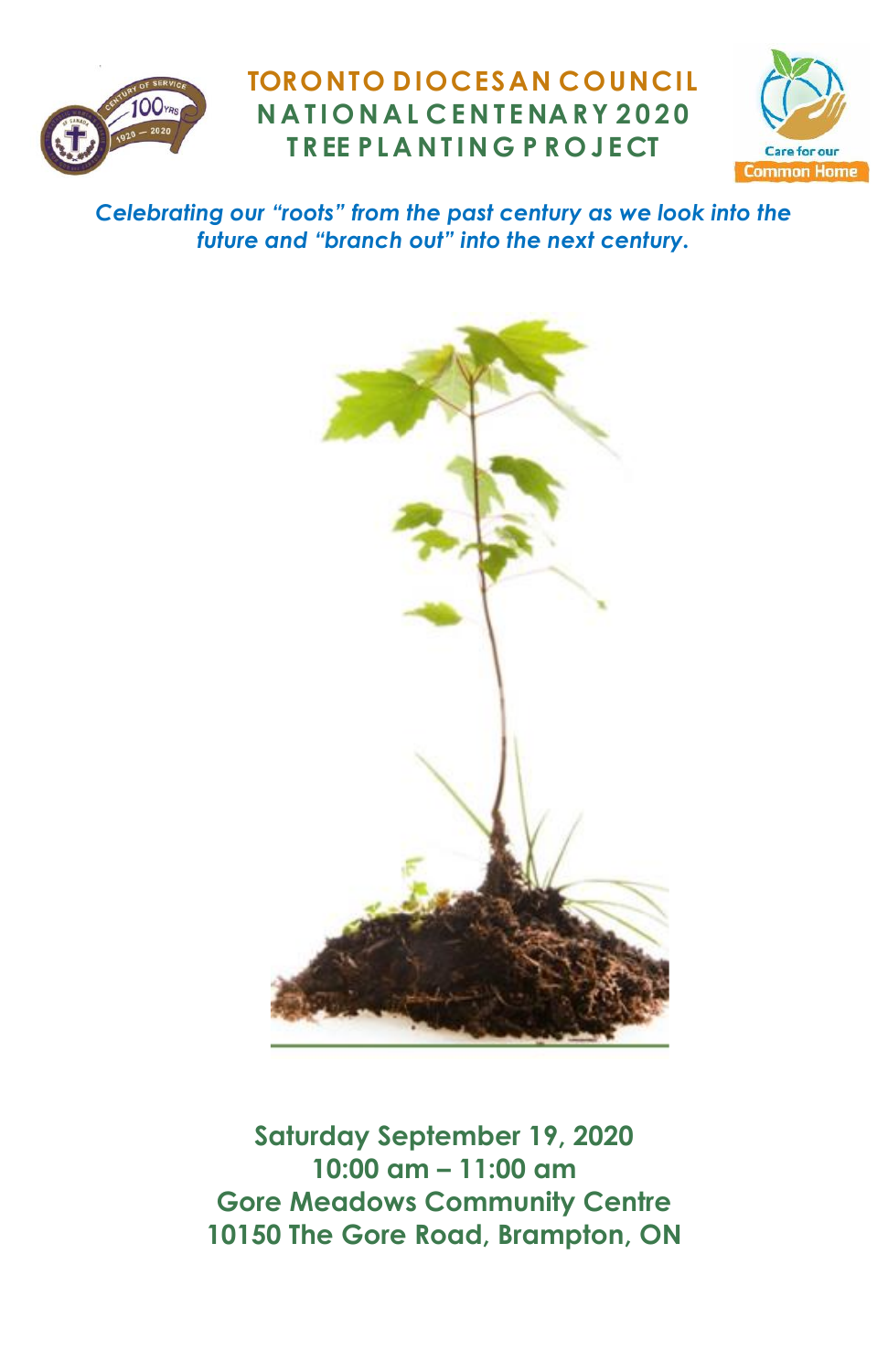## **Land Acknowledgment** (**Brampton, Bolton and Caledon**)

The land on which we gather is the traditional territory of the Huron-Wendat, Haudenosaunee (ho-den-oh-show-nee), and Anishinabek (ah-nish-nah-bek) Nations and most recently the Mississaugas of the New Credit First Nation. This territory was the subject of Treaty 19, also known as the Ajetance (ah-jet-ahnce) Purchase.

#### **League Prayer**

We humbly pray You, O God our Father, to bless The Catholic Women's League of Canada. Bless our beloved country, our homes and families. Send Your Holy Spirit upon us to give light to our minds and strength to our wills that we may know and fulfill Your great law of charity. Teach us to share with others at home and abroad, the good things You have given us. This we ask through our Lord Jesus Christ.

#### **A Prayer of Thanksgiving**

God of our past, we gather today to give thanks for the past. We think back to those who first had a vision of an organization of Catholic women, to those who put their names forward to run for an elected office, to those who gave of their vision, their talent, their time, to make it happen.

And as we remember the efforts of the founders of the Catholic Women's League of Canada, we offer words of thanks and praise

God of growth, we remember too, those who helped the Catholic Women's League of Canada to grow in wisdom and in faith. We think of all the women and Spiritual Advisors who provided governance and leadership. For all these varied forms of leadership we are grateful.

God of community, we remember events that brought us together; Meetings and conventions at the Parish, Diocesan, Provincial and National levels. For the gifts of friendship and fellowship, we say thanks.

God of our present, on this day, we gather here in Peel Region to plant 100 trees in celebration of our 'roots' from the past century. We remember all who led this community of Catholic women to this day. For 100 years of ministry to and with the League; for 100 years of growing together in love; for all that has made us what we are now, as we 'branch out' into the future, Caring for Our Common Home, we give you thanks and praise. Amen.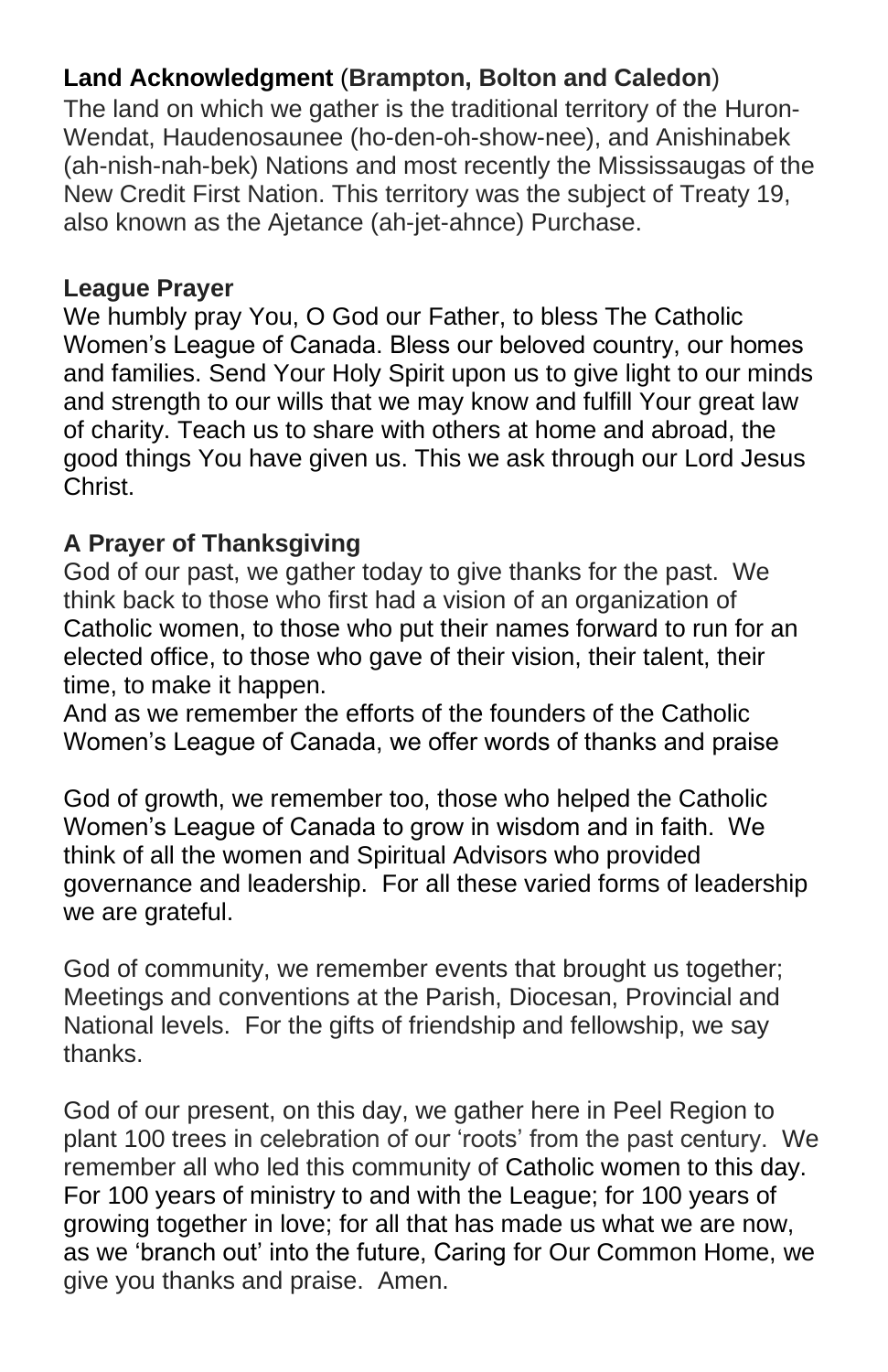#### **Creation Prayer**

God our Father, you created the world and sent your own Son to live among us, made of the same stuff, breathing the same air, marvelling at sunrise and sunset just as we do. Help us to participate in the life around and within us as your life, as you living in us and we living in you and in each other. God of love and life, restore us to your peace, renew us through your power and teach us to love all that you have created and to care for the earth as your gift and our home. Amen.

#### **Reading: Genesis 1:26-2:3**

Then God said, "Let us make mankind in our image, in our likeness, so that they may rule over the fish in the sea and the birds in the sky, over the livestock and all the wild animals, and over all the creatures that move along the ground. So, God created mankind in his own image, in the image of God he created them; male and female he created them."

God blessed them and said to them, "Be fruitful and increase in number; fill the earth and subdue it. Rule over the fish in the sea and the birds in the sky and over every living creature that moves on the ground." Then God said, "I give you every seed-bearing plant on the face of the whole earth and every tree that has fruit with seed in it. They will be yours for food. And to all the beasts of the earth and all the birds in the sky and all the creatures that move along the ground—everything that has the breath of life in it—I give every green plant for food." And it was so. God saw all that he had made, and it was very good. And there was evening, and there was morning—the sixth day. Thus, the heavens and the earth were completed in all their vast array. By the seventh day God had finished the work he had been doing; so, on the seventh day he rested from all his work. Then God blessed the seventh day and made it holy, because on it he rested from all the work of creating that he had done.

#### **Intercessions**

**Leader:** As we pray in gratitude for God's blessing upon all of creation and the work of our hands and feet as we plant these trees, let us not forget that we must do the works of holiness in our lives. Let us, then, pray to God, saying: **Lord of Creation, hear our prayer.**

**Response: Lord of Creation, hear our prayer.**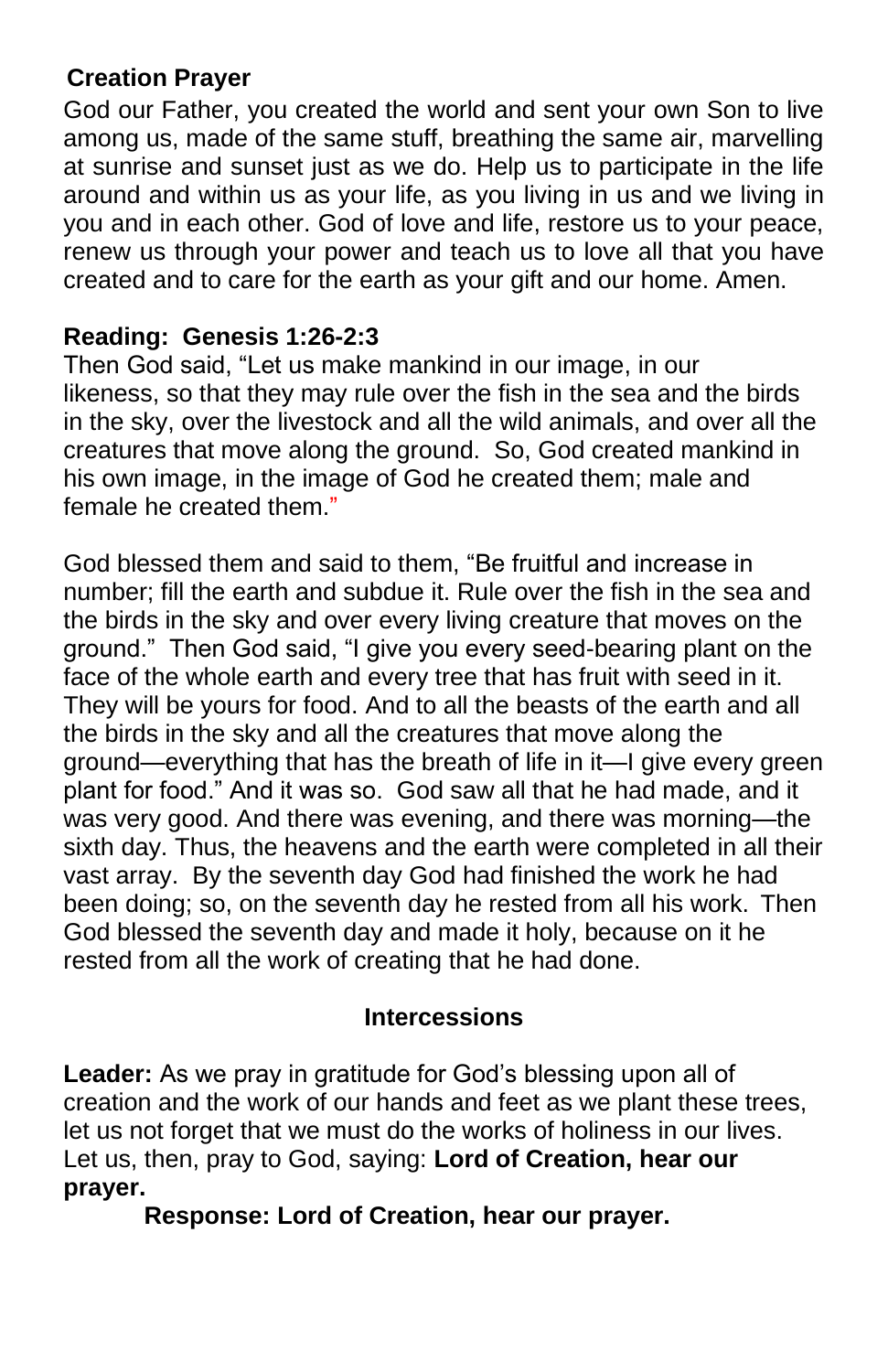**Leader:** We thank you for the gift of the Catholic Women's League of Canada, established in 1920, in Montreal. We give thanks for the creation of our motto "For God and Canada", still alive in our hearts and actions today. Let us give thanks for all we have accomplished over this last century. We pray to the Lord**. (R)**

**Leader:** Through Jesus Christ you have made the world abound in works of holiness; grant that, living in him, we may share in his fullness and life and bear much fruit, we pray to the Lord… **(R)**

**Leader:** You planned that all your children should share in the goods of your creation; grant that all those who are in need may come to enjoy an untroubled life and to glorify you and praise your holy name, we pray to the Lord… **(R)** 

**Leader:** You govern creation with your wisdom and grace: we pray that our world and national leaders may learn from you and do all it takes to protect, promote, and foster harmony in creation, we pray to the Lord… **(R)**

**Leader:** May your blessing act in us, O Lord, and transform us with your renewing power, so that we might be wholly disposed to heed the cry of the poor and the earth and give ourselves wholeheartedly to their care and protection. **(R)**

**Leader:** The Catholic Women's League of Canada, from its beginning, is a League composed of women of faith and women active in service and social justice. May we always stay strong to our commitments as we move forward into our next century. **Amen.**

#### **A Prayer of Gratitude for Creation**

God of the universe, we thank You for Your many good gifts - for the beauty of Creation and its rich and varied fruits, for clean water and fresh air, for food and shelter, animals and plants.

May these trees we plant today, and all the trees planted across Canada as a symbol of our 'roots' of the Catholic Women's League of Canada, show our commitment to Creation, to the League and to the Care for Our Common Home. Amen.

Written By: Kate O'Quinn, Toronto Diocesan Council Spiritual Development **Chair**